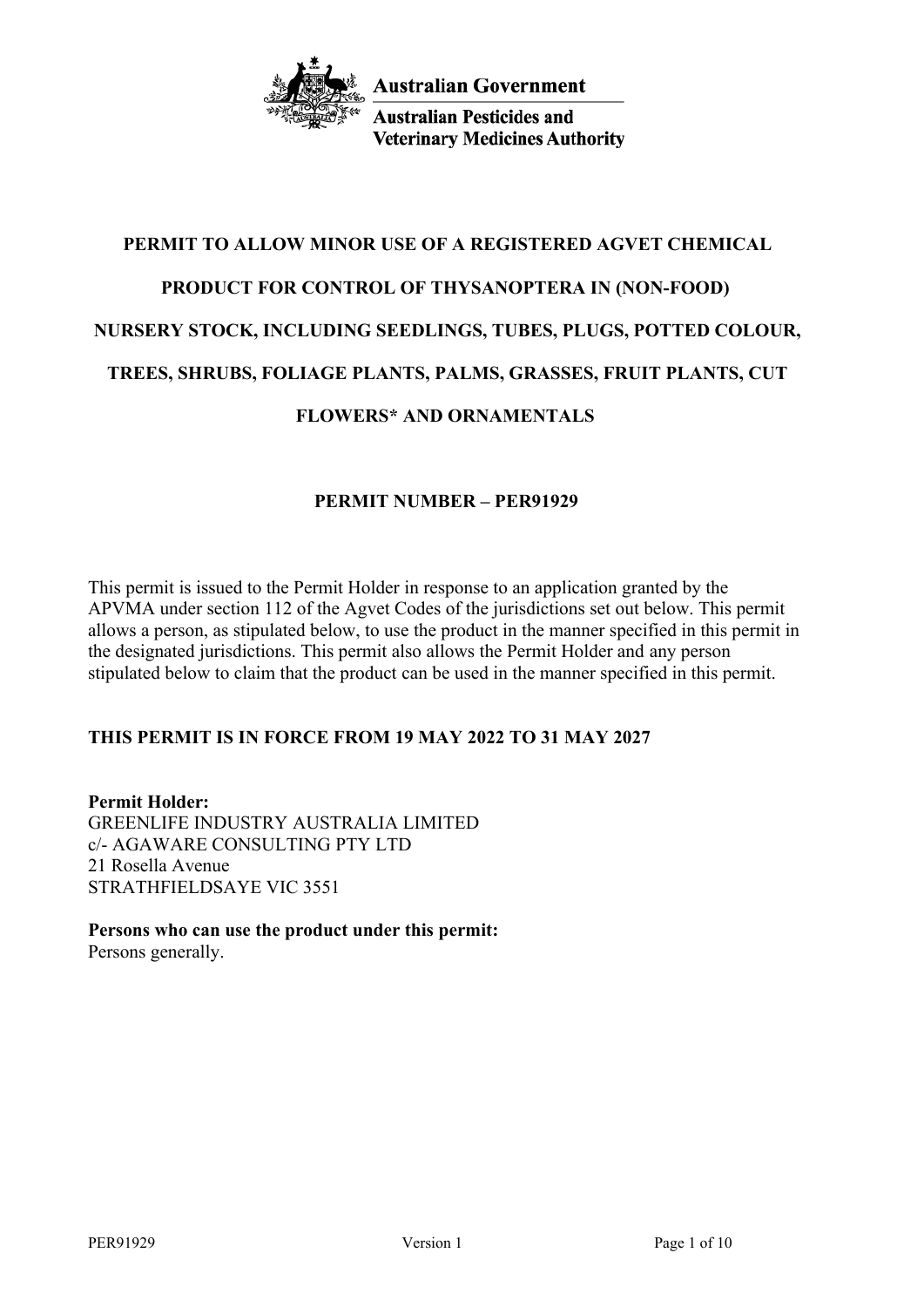## **CONDITIONS OF USE**

#### **Products to be used:**

#### **Cyclaniliprole:**

TEPPAN 50SL INSECTICIDE (APVMA No. 68689) PLUS OTHER REGISTERED PRODUCTS Containing: 50 g/L CYCLANILIPROLE as the only active constituent.

#### **Flonicamid:**

MAINMAN 500 WG INSECTICIDE (APVMA No. 66373) PLUS OTHER REGISTERED PRODUCTS Containing: 500 g/kg FLONICAMID as the only active constituent.

#### **Petroleum Oil:**

PESTOIL INSECT CONTROL SPRAY (APVMA No. 49266) PLUS OTHER REGISTERED PRODUCTS Containing: 839 g/L PETROLEUM OIL as the only active constituent.

SACOA SUMMER INSECTICIDAL SPRAY OIL (APVMA No. 54001) PLUS OTHER REGISTERED PRODUCTS Containing: 844 g/L PETROLEUM OIL as the only active constituent.

#### **Pyrethrins:**

PYGANIC ORGANIC INSECTICIDE (APVMA No. 59684) PLUS OTHER REGISTERED PRODUCTS Containing: 13 g/L PYRETHRINS as the only active constituent.

#### **Spinetoram:**

SUCCESS NEO JEMVELVA ACTIVE INSECTICIDE (APVMA No. 64109) PLUS OTHER REGISTERED PRODUCTS Containing: 120 g/L SPINETORAM as the only active constituent.

#### **Spirotetramat:**

MOVENTO 240 SC INSECTICIDE (APVMA No. 61864) PLUS OTHER REGISTERED PRODUCTS Containing: 240 g/L SPIROTETRAMAT as the only active constituent.

#### **Directions for Use:**

Refer to the *Application Rates*, *Critical Use Comments* and *Additional Conditions* listed in **Table 1** below.

#### **Withholding Period:**

DO NOT use on plants grown for human or animal consumption.

**Jurisdiction:** All States and Territories.

#### **Additional Conditions:**

This permit allows for the use of a product in a manner specified on the permit. Persons who wish to prepare for use and/or use products for the purposes specified in this permit must read, or have read to them, the details and conditions of this permit. Unless otherwise stated, the use of the product must be in accordance with the product label.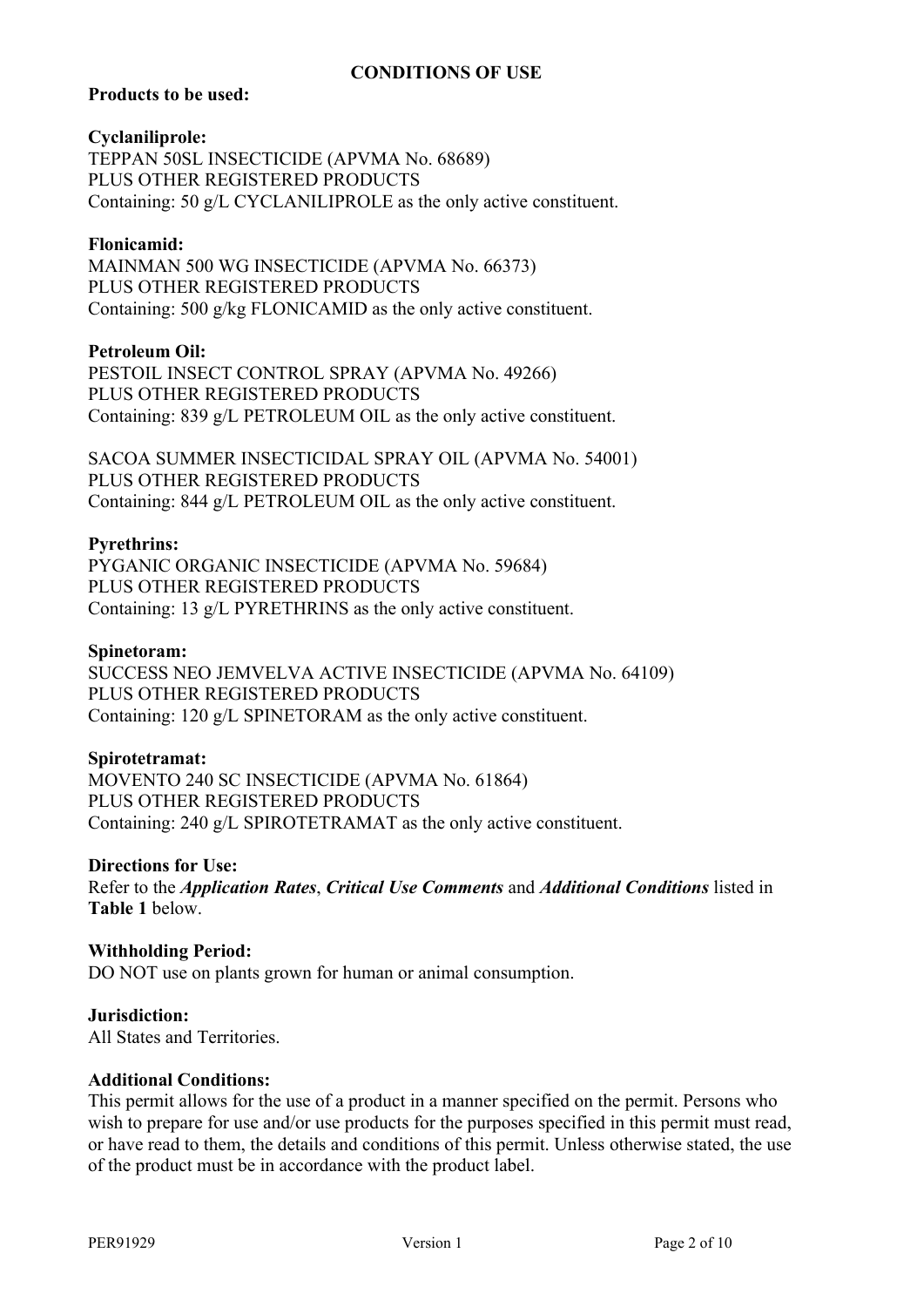#### *To Avoid Crop Damage*

Nursery stock is not known to be sensitive to the chemical insecticide products listed in this permit when used in strict accordance with the rate, conditions of use and other warnings.

However, the large number of disparate crop lines produced in commercial production nurseries means that not all these products have been fully evaluated for crop safety on all species, or in all situations where treatment may be undertaken. Some of these insecticides may demonstrate toxicity under certain situations, application methods, application rates and weather conditions to susceptible nursery stock. Some insecticides may also leave undesirable spray residue on foliage and flowers.

If unsure of crop tolerance, users must treat a sample number of plants or a small area prior to whole crop treatment and monitor any phytotoxic effects that will compromise production goals. This action cannot guarantee crop safety as application, environmental and crop conditions may vary from test treatment to whole of crop treatment. Any instances of phytotoxic damage should be reported immediately to the permit holder.

#### *Resistance Management*

Use insecticide products in accordance with existing *Insecticide Resistance Management Strategies* and in accordance with best practice. Insecticide products should be used as part of an integrated pest management program, which incorporates as many control options as possible to minimise pest pressure. It is important that approved insecticide products are rotated between different chemical mode of action (MoA) groups at regular intervals within a structured disease management plan.

*Insecticide Resistance Management Strategies* have been developed by CropLife Australia. An updated version of these strategies is available from CropLife Australia's website at: *<http://www.croplife.org.au/industry-stewardship/resistance-management>* or search on-line for Resistance Management CropLife Australia.

Issued by the Australian Pesticides and Veterinary Medicines Authority \* Includes wildflower crops. Refer to Wildflower crops list in Appendix 1.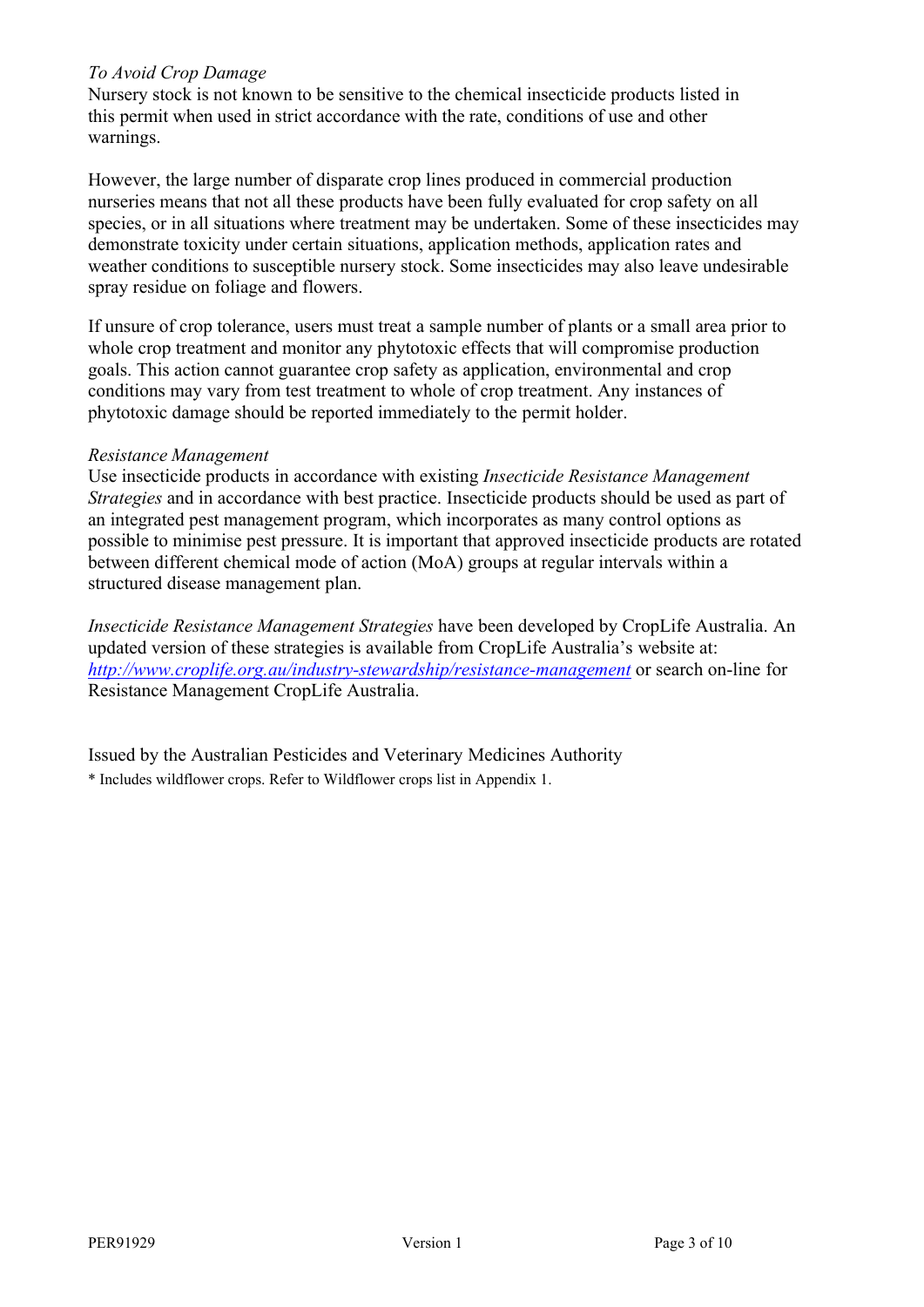## **DIRECTIONS FOR USE:**

## **Table 1: Thysanoptera control in nursery stock (non-food) and ornamentals**

Including (non-food) – seedlings, tubes, potted colour, trees, shrubs, foliage plants, palms, grasses, fruit plants (non-bearing), cut flowers\* and ornamentals.

| <b>Pest</b>                                                                                                  | <b>Product (MoA)</b>          | Rate                                                                                     | <b>Critical Use Comments</b>                                                                                                                                                                                                                                                                                                                                                                                                                  | <b>Additional Conditions</b> |
|--------------------------------------------------------------------------------------------------------------|-------------------------------|------------------------------------------------------------------------------------------|-----------------------------------------------------------------------------------------------------------------------------------------------------------------------------------------------------------------------------------------------------------------------------------------------------------------------------------------------------------------------------------------------------------------------------------------------|------------------------------|
| Thrips<br>(Thysanoptera)<br>including<br>Western flower<br>thrips<br>(Frankliniella<br><i>occidentalis</i> ) | 500 $g/kg$ flonicamid<br>(9C) | 10-20 $g/100$ L<br>(suppression)<br>Addition of<br>adjuvant according<br>to label rates. | • Apply as foliar spray at the first sign of insect pest<br>infestation.<br>• Apply in sufficient water to provide thorough and<br>uniform coverage of the plant.<br>• Use the higher rate under high pest pressure.<br>•Maximum of 3 applications per year, with a<br>minimum re-treatment interval of 14 days.<br>•DO NOT apply this product while bees are<br>foraging, spray early morning or late evening to<br>reduce the risk to bees. |                              |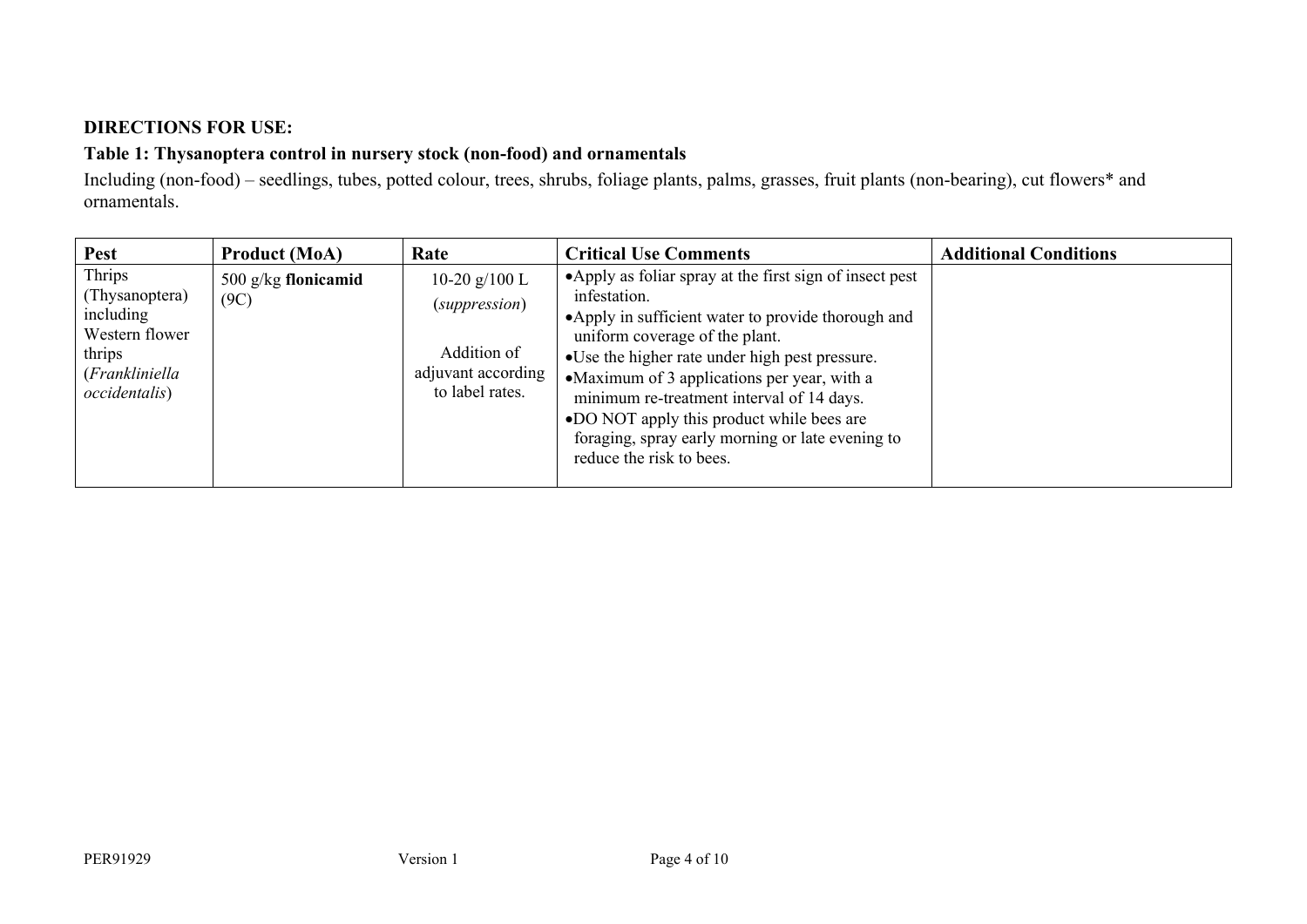| <b>Pest</b>              | <b>Product (MoA)</b>                           | Rate          | <b>Critical Use Comments</b>                                                                                                                                                                                                                                                                                                                                      | <b>Additional Conditions</b>                                                                                                                                                                                                                                                                                                                                                                                                                                                                                 |
|--------------------------|------------------------------------------------|---------------|-------------------------------------------------------------------------------------------------------------------------------------------------------------------------------------------------------------------------------------------------------------------------------------------------------------------------------------------------------------------|--------------------------------------------------------------------------------------------------------------------------------------------------------------------------------------------------------------------------------------------------------------------------------------------------------------------------------------------------------------------------------------------------------------------------------------------------------------------------------------------------------------|
| Thrips<br>(Thysanoptera) | 839 g/L petroleum oil<br>844 g/L petroleum oil | $1-2 L/100 L$ | •Apply a maximum of 6 sprays with a 7-14 day re-<br>treatment interval.<br>• Apply as foliar spray using airblast sprayer or<br>boom sprayer.<br>•Apply in sufficient water to ensure complete and<br>thorough coverage of foliage and/or crop.<br>• Thrips which spend a majority of their life cycle<br>protected from sprays are unlikely to be<br>controlled. | Petroleum oil products have<br>demonstrated phytotoxicity and<br>undesirable commercial effects in<br>nursery plant species.<br>DO NOT tank mix with any other<br>chemicals or fertilisers unless fully<br>evaluated.<br>DO NOT apply if temperature exceeds<br>or is likely to exceed 32°C within 24<br>hours of treatment.<br>DO NOT apply within one month prior<br>to, or following a sulphur spray or other<br>incompatible pesticide as listed on<br>approved label.<br>DO NOT apply to crops in weak, |
|                          |                                                |               |                                                                                                                                                                                                                                                                                                                                                                   | damaged or stressed conditions.                                                                                                                                                                                                                                                                                                                                                                                                                                                                              |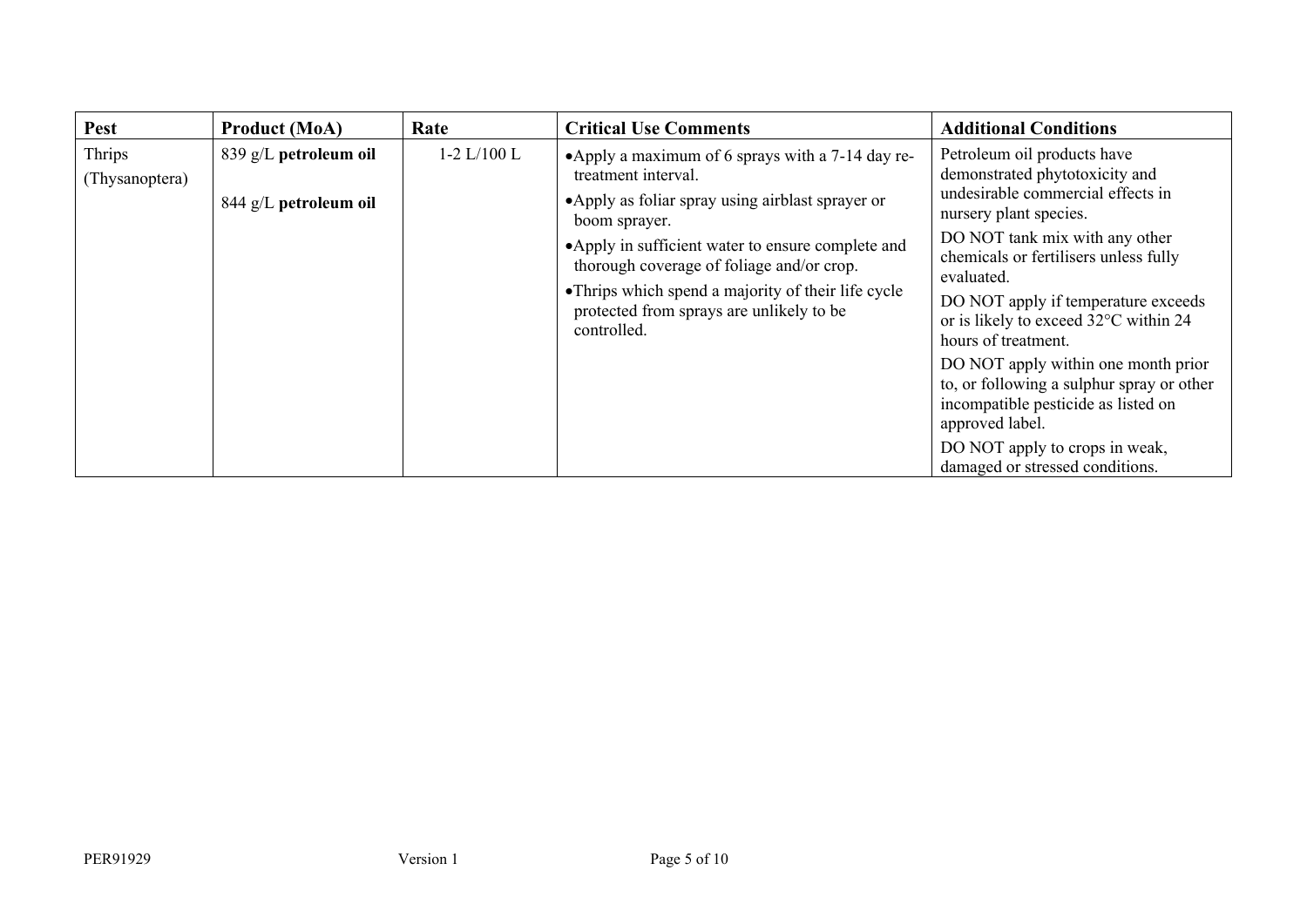| <b>Pest</b>                                              | <b>Product (MoA)</b>     | Rate             | <b>Critical Use Comments</b>                                                                                                                                                                                                                                                                                                                                                                                                                                                                                                                                                                                                                        | <b>Additional Conditions</b>                                                            |
|----------------------------------------------------------|--------------------------|------------------|-----------------------------------------------------------------------------------------------------------------------------------------------------------------------------------------------------------------------------------------------------------------------------------------------------------------------------------------------------------------------------------------------------------------------------------------------------------------------------------------------------------------------------------------------------------------------------------------------------------------------------------------------------|-----------------------------------------------------------------------------------------|
| Greenhouse<br>thrips<br>(Heliothrips<br>haemorrhoidalis) | 13 g/L pyrethrins $(3A)$ | 150-200 mL/100 L | •For optimum performance, apply cover spray<br>immediately following egg hatch to capture early<br>nymphal stages.<br>•Apply by a ground-based sprayer (hydraulic spray<br>equipment or equivalent).<br>• Thorough coverage of foliage is essential for<br>optimum performance.<br>•DO NOT apply more than 4 applications per crop.<br>Consecutive treatments should be applied 7 to 10<br>days apart.<br>•DO NOT apply more than 5 spray applications of<br>pyrethrins within an annual nursery production<br>cycle.<br>• Pyrethrins provide no residual control, but are<br>useful in an IPM program where other control<br>methods are in place. | DO NOT apply spray if rainfall is<br>imminent, or spray conditions are<br>unfavourable. |
|                                                          |                          |                  | • Pyrethrins have broad range insecticidal activity<br>and will kill beneficial insects when present.                                                                                                                                                                                                                                                                                                                                                                                                                                                                                                                                               |                                                                                         |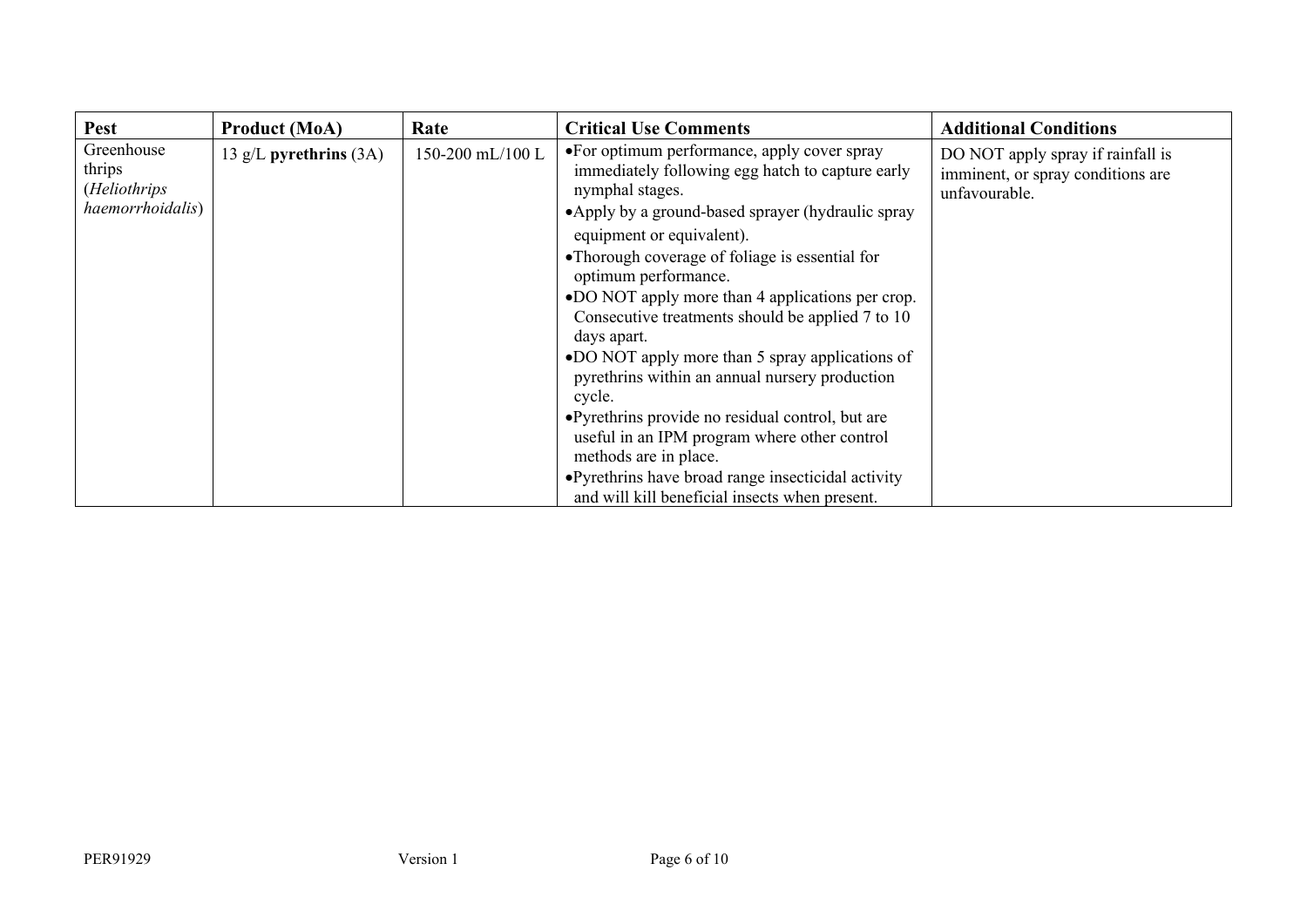| <b>Pest</b>                                                                               | <b>Product (MoA)</b>             | Rate                                                               | <b>Critical Use Comments</b>                                                                                                                                                                                                                                                                                                   | <b>Additional Conditions</b>                                                                                                                                                                                                                                                                                                                                                                   |
|-------------------------------------------------------------------------------------------|----------------------------------|--------------------------------------------------------------------|--------------------------------------------------------------------------------------------------------------------------------------------------------------------------------------------------------------------------------------------------------------------------------------------------------------------------------|------------------------------------------------------------------------------------------------------------------------------------------------------------------------------------------------------------------------------------------------------------------------------------------------------------------------------------------------------------------------------------------------|
| Thrips<br>including<br>Melon thrips<br>(Thrips palmi)<br>and<br>Plague thrips<br>(Thrips) | $120 \text{ g/L}$ spinetoram (5) | 40 mL/100 L<br><b>OR</b><br>$400$ mL/ha                            | •Use a spray adjuvants at recommended rates.<br>•Monitor crops and commence application when<br>pest are first detected. Follow up treatment may be<br>necessary to control new infestations 7 to 14 days<br>later.<br>• Apply as a foliar spray using ground based sprayer<br>(hydraulic spray equipment, backpack sprayer or | Spinetoram should not be used on<br>vegetable or herb seedlings in a<br>production nursery system.                                                                                                                                                                                                                                                                                             |
| <i>imagines</i> )                                                                         |                                  |                                                                    | equivalent).<br>•DO NOT apply more than 2 applications per crop<br>per year with a minimum re- treatment interval of<br>7 days.<br>•Use sufficient water to ensure coverage of all plant<br>surfaces.<br>•DO NOT apply this product while bees are<br>foraging in the crop to be treated.                                      |                                                                                                                                                                                                                                                                                                                                                                                                |
| Thrips<br>(Thysanoptera)                                                                  | 240 g/L spirotetramat<br>(23)    | Foliar:<br>20-40 mL/100 L<br>plus spray adjuvant<br>(as per label) | •Monitor crops and commence application when<br>thresholds are reached. Use higher rates where<br>rapid build-up or crop growth is observed.<br>•DO NOT apply more than three (3) applications<br>per crop per year.<br>•DO NOT re-apply within 7 days of previous<br>applications.                                            | If applying by spraying equipment<br>carried on the back of the user wear<br>cotton overalls, over normal clothing,<br>buttoned to the neck and wrist and<br>chemical resistant gloves.<br>Products containing spirotetramat have<br>demonstrated phytotoxicity and<br>undesirable commercial effects in some<br>plant species. The addition of surfactant<br>may contribute to those effects. |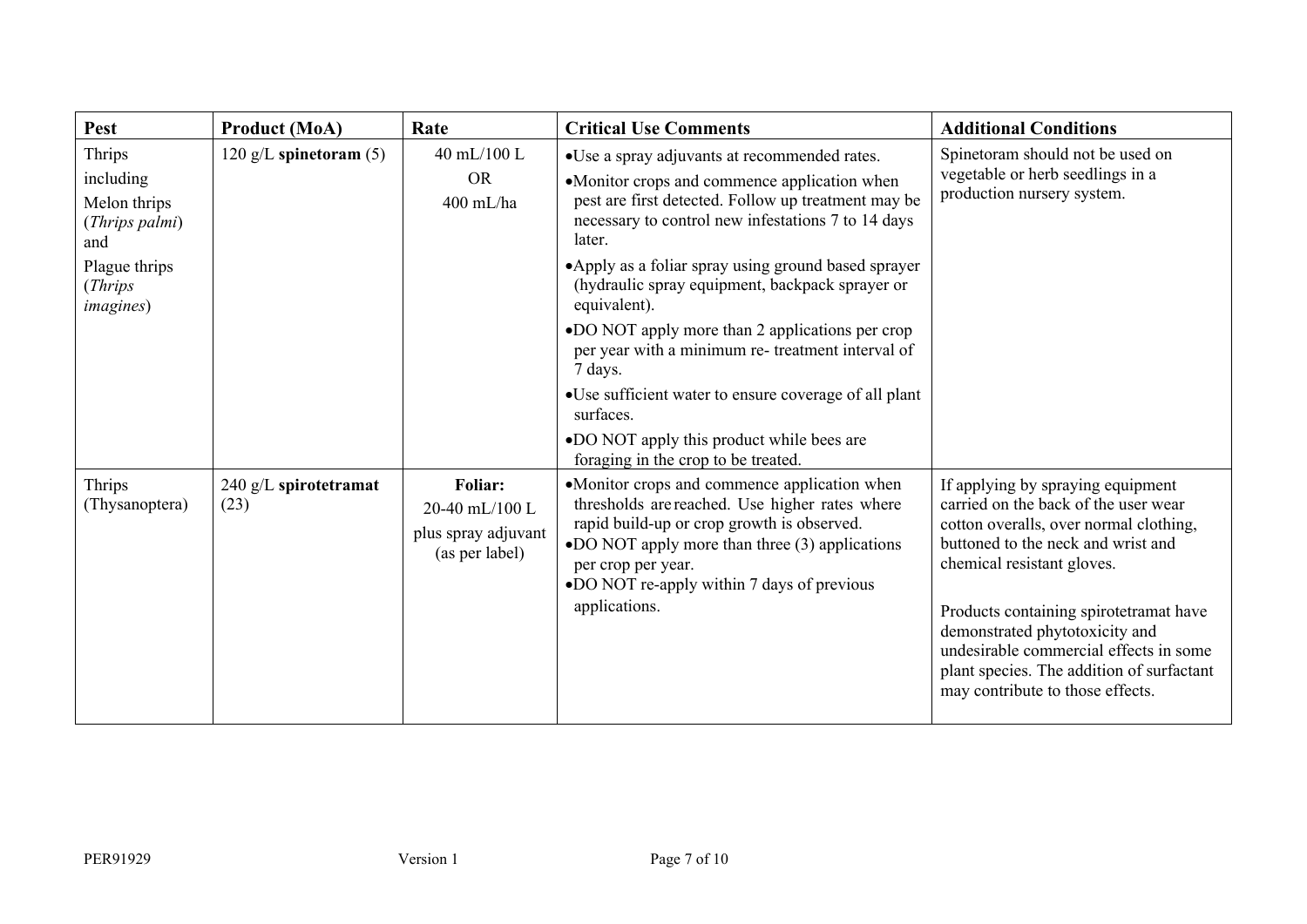| Pest                                                                                                 | <b>Product (MoA)</b>            | Rate                                    | <b>Critical Use Comments</b>                                                                                                                                                                                                                                                                                                                                                                                                                                                                                                                                                                                                                                                                                                                                                                                                                             | <b>Additional Conditions</b>                                                                                                                                                                                                                                                                                                                                                                                                                                                                                                                                                                                                                                                                                                                                                                                                                                                                                                                                                                                                                                                                                                                                                                                                                                               |
|------------------------------------------------------------------------------------------------------|---------------------------------|-----------------------------------------|----------------------------------------------------------------------------------------------------------------------------------------------------------------------------------------------------------------------------------------------------------------------------------------------------------------------------------------------------------------------------------------------------------------------------------------------------------------------------------------------------------------------------------------------------------------------------------------------------------------------------------------------------------------------------------------------------------------------------------------------------------------------------------------------------------------------------------------------------------|----------------------------------------------------------------------------------------------------------------------------------------------------------------------------------------------------------------------------------------------------------------------------------------------------------------------------------------------------------------------------------------------------------------------------------------------------------------------------------------------------------------------------------------------------------------------------------------------------------------------------------------------------------------------------------------------------------------------------------------------------------------------------------------------------------------------------------------------------------------------------------------------------------------------------------------------------------------------------------------------------------------------------------------------------------------------------------------------------------------------------------------------------------------------------------------------------------------------------------------------------------------------------|
| Thrips<br>(Thysanoptera)<br>including<br>Western flower<br>thrips<br>(Frankliniella<br>occidentalis) | $50$ g/L cyclaniliprole<br>(28) | 120-200 mL<br>$/100$ L<br>(suppression) | •Monitor crops and commence<br>application when pests are first detected.<br>Targeting the younger insect growth<br>stages (e.g. nymphs/crawlers) will be<br>most efficacious.<br>• Apply as a foliar application by<br>hydraulic spray equipment, backpack<br>sprayer, or equivalent.<br>•Use a spray volume sufficient to ensure<br>thorough coverage of all plant surfaces.<br>•Apply spray mixture near to the point of<br>run-off to ensure thorough coverage of<br>all plant surfaces.<br>•DO NOT apply more than 2 applications<br>per crop.<br>•DO NOT apply less than 10 days after<br>the initial treatment.<br>• The addition of a methylated seed oil<br>(eg. Banjo or Hasten at 200 mL/100 L up<br>to 1 L/ha) will assist with the control of<br>thrips.<br>•Apply a maximum of 3 applications of<br>any Group 28 insecticides to the crop. | Comply with Spray drift restraints for use of<br>Cyclaniliprole listed below<br>DO NOT apply by a boom sprayer.<br>DO NOT apply if heavy rains or storms are forecast within<br>3 days.<br>DO NOT irrigate to the point of runoff for at least 3 days<br>after application.<br><b>Integrated Pest Management</b><br>Toxic to beneficial arthropods. Not compatible with<br>integrated pest management (IPM) programs utilising<br>beneficial arthropods. Minimise spray drift to reduce<br>harmful effects on beneficial arthropods in non-crop areas.<br>Protection of Wildlife, Fish, Crustaceans and<br><b>Environment</b><br>Very toxic to aquatic life. DO NOT contaminate wetlands<br>or watercourses with this product or used containers.<br><b>Protection of Honey Bees and Other Insect Pollinators</b><br>Toxic to bees. Harmful to bee brood. DO NOT apply to<br>crops from the onset of flowering until flowering is<br>complete. DO NOT allow spray drift to flowering weeds<br>or flowering crops in the vicinity of the treatment area.<br>Before spraying, notify beekeepers to move hives to a safe<br>location with an untreated source of nectar and pollen, if<br>there is potential for managed hives to be affected by the<br>spray or spray drift. |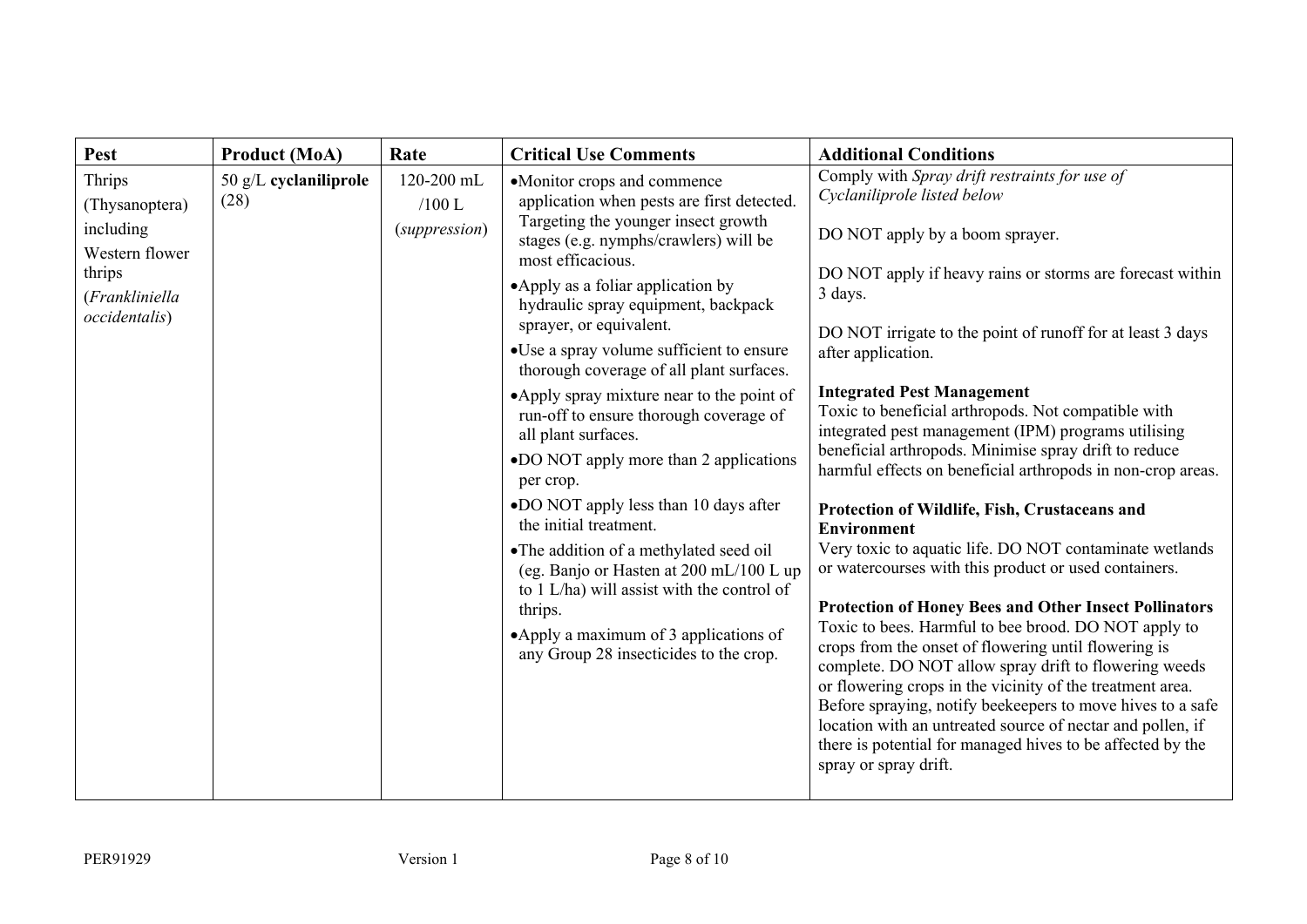## **Spray drift restraints for use of Cyclaniliprole**

Specific definitions for terms used in this section of the label can be found at apvma.gov.au/spraydrift.

DO NOT allow bystanders to come into contact with the spray cloud.

DO NOT apply in a manner that may cause an unacceptable impact to native vegetation, agricultural crops, landscaped gardens and aquaculture production, or cause contamination of plant or livestock commodities, outside the application site from spray drift. The buffer zones in the relevant buffer zone table below provide guidance but may not be sufficient in all situations. Wherever possible, correctly use application equipment designed to reduce spray drift and apply when the wind direction is away from these sensitive areas.

DO NOT apply unless the wind speed is between three and 20 kilometres per hour at the application site during the time of application.

DO NOT apply if there are hazardous surface temperature inversion conditions present at the application site during the time of application. Surface temperature inversion conditions exist most evenings one to two hours before sunset and persist until one to two hours after sunrise.

DO NOT apply by a vertical sprayer unless the following requirements are met:

- -Spray is not directed above the target canopy.
- -The outside of the sprayer is turned off when turning at the end of rows and when spraying the outer row on each side of the application site.
- -For dilute water rates up to the maximum listed for each type of canopy specified, minimum distances between the application site and downwind sensitive areas are observed (see the following table titled 'Buffer zones for vertical sprayers').

| Type of target canopy<br>and dilute water rate                                       | Mandatory downwind buffer zones<br>Natural aquatic areas |
|--------------------------------------------------------------------------------------|----------------------------------------------------------|
| 2 metres tall and shorter, maximum dilute<br>water rate of 1200 L/ha                 | 10 metres                                                |
| Taller than 2 metres (not fully-foliated),<br>maximum dilute water rate of 1200 L/ha | 20 metres                                                |
| Taller than 2 metres (fully-foliated),<br>maximum dilute water rate of 1200 L/ha     | 15 metres                                                |

Buffer zones for vertical sprayers